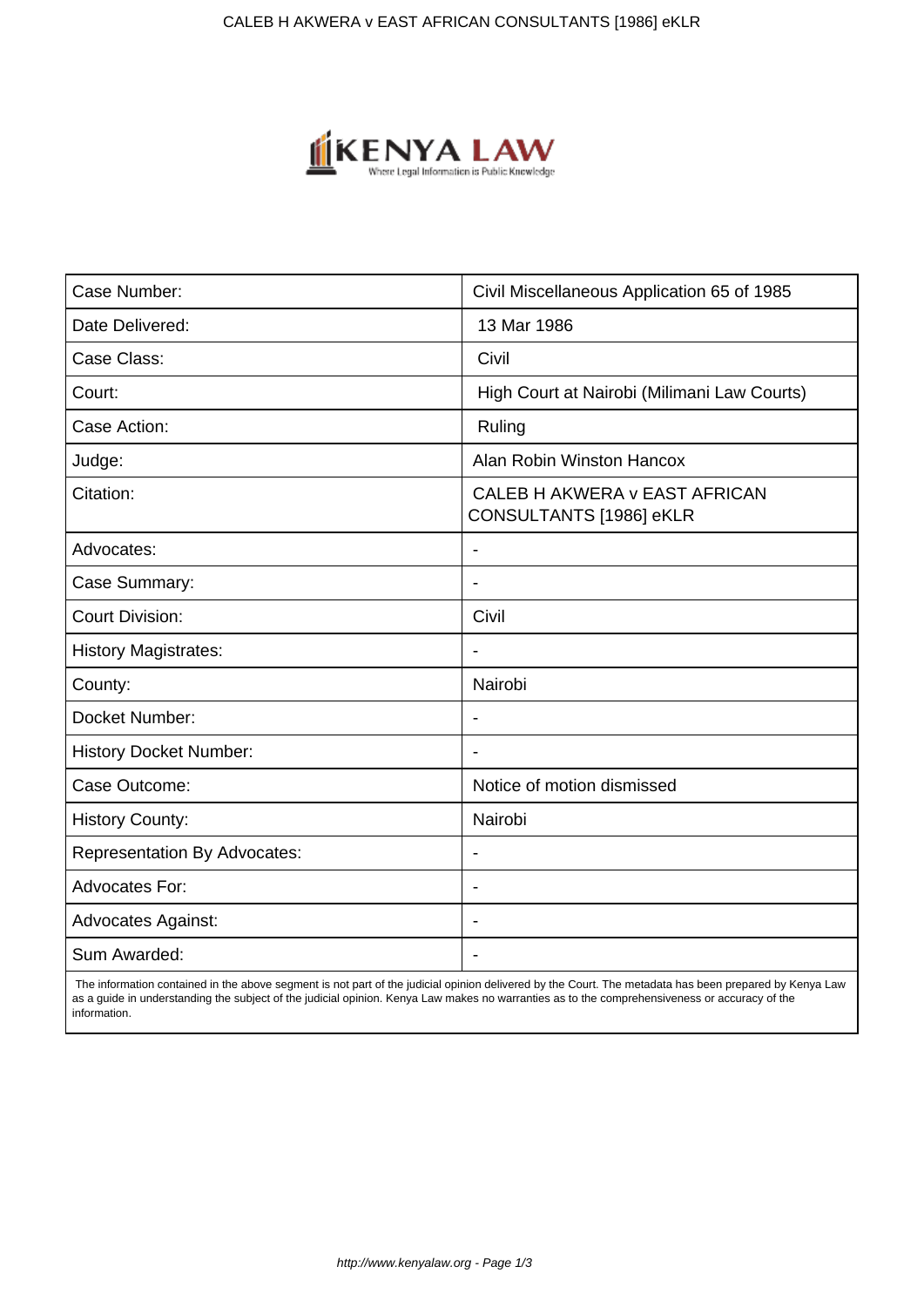## **REPUBLIC OF KENYA**

## **INN THE COURT OF APPEAL AT NAIROBI**

### **CIVIL MISCELLANEOUS APPLICATION 65 OF 1985**

### **CALEB H AKWERA ………………………………………………...……... APPLICANT**

#### **AND**

# **EAST AFRICAN CONSULTANTS ………………......……….…………... RESPONDENT**

## **(Application for extension of time to file an intended appeal from a Ruling of the High Court of Kenya at Nairobi (Platt, J ) dated May 3, 1983**

### **RULING**

No certificate of delay has been produced, and therefore the exclusion period provided for in rule 81 of this court's Rules cannot operate. But even taking the matter at its highest in favour of the applicant the proceedings were collected by Mrs Khaminwa of Messrs Khaminwa & Khaminwa on June 11, 1985, according to her affidavit of February 13, 1986. Accordingly the record and memorandum of appeal, (the notice for which was filed as far back as May 16, 1983, and the action itself begun in 1974 ) were due to be filed at the latest by the August 10, 1985. The notice of motion seeking enlargement of time was filed on July 30, 1985.

However, according to the court letter of May 24, last the proceedings and judgment were ready for collection on that date. So if the 60 day period were to be reckoned from then, allowing for 2 days for delivery in Nairobi, it would have expired on July 25, 1985. I am afraid the delays in this case have already been far too long even after a second adjournment before me the necessary certificate to support the foregoing has not been forthcoming.

Exercising my discretion under rule 4, I am not prepared to extend the time for filing the record of appeal for what in effect is well over 2 years after it was due. The Notice of motion dated July 30, 1985 is accordingly dismissed with costs.

### **Dated at Nairobi this 13th day of March, 1986.**

**ARW Hancox**

**Judge of Appeal**

I certify that this is a true copy of the original.

# **DEPUTY REGISTRAR**